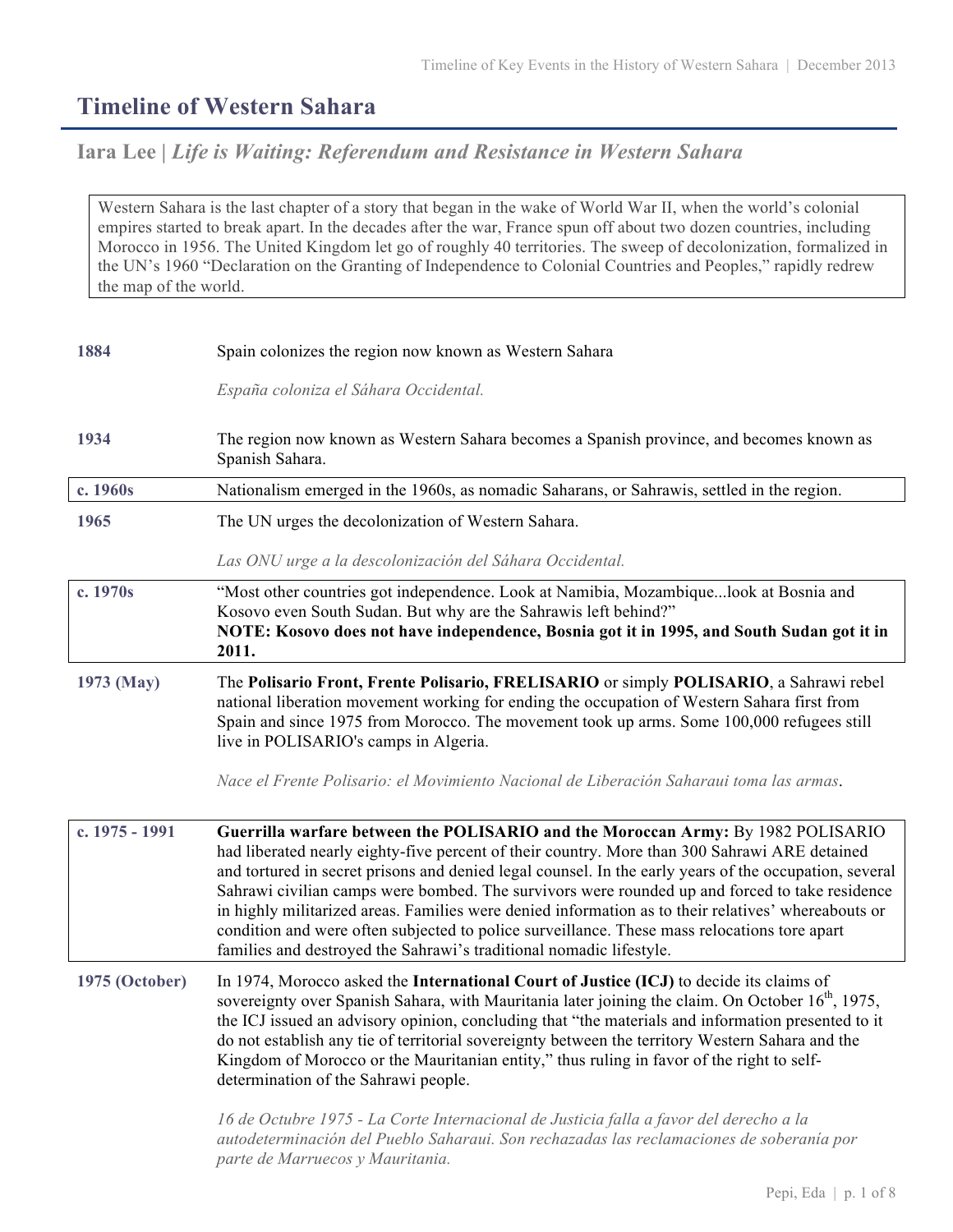**1975 (Nov)** On November 6, 1975, immediately after the decision of the ICJ, Moroccans participate in **"The Green March"** (known to Sahrawis as **"The Black March"**) when King Hassan II of Morocco called on 300,000 civilians to move into and claim Spanish Sahara as their own. The Moroccan government used the mass demonstration strategically to force Spain to hand over the disputed, autonomous semi-metropolitan Spanish Province of Sahara to Morocco.

**1975 (Nov)** By 1975, in the face of growing international pressure and fierce fighting by the newly formed Polisario, Spain is ready to relinquish what was then called Spanish Sahara. **NOTE: Key to this was also "The Green March," orchestrated by the Moroccan government.** 

> Following the Spanish evacuation of Spanish Sahara, Spain, Morocco, and Mauritania signed the **Madrid Accords** on November 14, 1975, leading to both Morocco and Mauritania moving in to annex the territory of now known as Western Sahara.

Spain and Portugal were slower to unwind their dominions. *The most notable of those, East Timor, suffered near genocidal violence when Indonesian forces took control from Portugal in 1975. After a bloody referendum in 1999, East Timor finally got its independence, but it remains impoverished and corrupt, largely because of this damaging process.*

| 1975 (Dec)  | Spanish Sahara becomes known as Western Sahara.                                                                                                                                                                                                                                                                                                                                                                                 |
|-------------|---------------------------------------------------------------------------------------------------------------------------------------------------------------------------------------------------------------------------------------------------------------------------------------------------------------------------------------------------------------------------------------------------------------------------------|
| 1976 (Feb)  | Spain withdraws on February $27th$ , 1976. The Sahrawi Arab Democratic Republic (SADR) is<br>proclaimed by the Polisario Front in Bir Lehlu, Western Sahara. Moroccan planes bombard<br>Sahrawi civilians fleeing the conflict with napalm and cluster bombs. Tens of thousands of<br>Sahrawis take refuge in Tindouf, located in the south-western part of the Algerian desert. Their<br>descendants remain there to this day. |
|             | 27 de Febrero- España se retira. Se autoproclama la RASD, el Estado Saharaui en el exilio.<br>Aviones marroquíes bombardean con napalm y bombas racimo a los civiles saharauis que huyen<br>del conflicto. Decenas de miles de Saharauis se refugian en el desierto del sudoeste argelino, en<br>Tindouf, donde siguen con sus descendientes hasta hoy en día.                                                                  |
| 1976 (Aug)  | The current Sahrawi Arab Democratic Republic (SADR) president, Mohamed Abdelaziz, was<br>elected POLISARIO secretary-general in August 1976.                                                                                                                                                                                                                                                                                    |
| 1979 (Aug)  | When Mauritania, under pressure from POLISARIO guerrillas, abandoned all claims to its portion<br>in August 1979, Morocco moved to occupy that sector shortly thereafter and has since asserted<br>administrative control over the whole territory.                                                                                                                                                                             |
| 1981 - 1987 | Moroccans build a 2,500 km wall separating the Free Territories of Occupied Sahara. It is the<br>world's largest defensive structure. Over 5,000,000 mines and 100,000 Moroccan soldiers guard<br>what Saharawi call the Wall of Shame.                                                                                                                                                                                         |
|             | Los marroquíes construyen un muro de 2.500km que separa los Territorios Ocupados del Sáhara<br>Liberado. Es la estructura defensiva más larga del mundo. Más de 5.000.000 de minas y 100.000<br>soldados marroquíes custodian lo que los saharauis llaman el Muro de la Vergüenza.                                                                                                                                              |
| 1984        | Morocco leaves the Organization of African Unity in protest at the SADR's admission to the<br>body, and it has not rejoined since. POLISARIO claims to have killed more than 5,000 Moroccan<br>soldiers between 1982-85.                                                                                                                                                                                                        |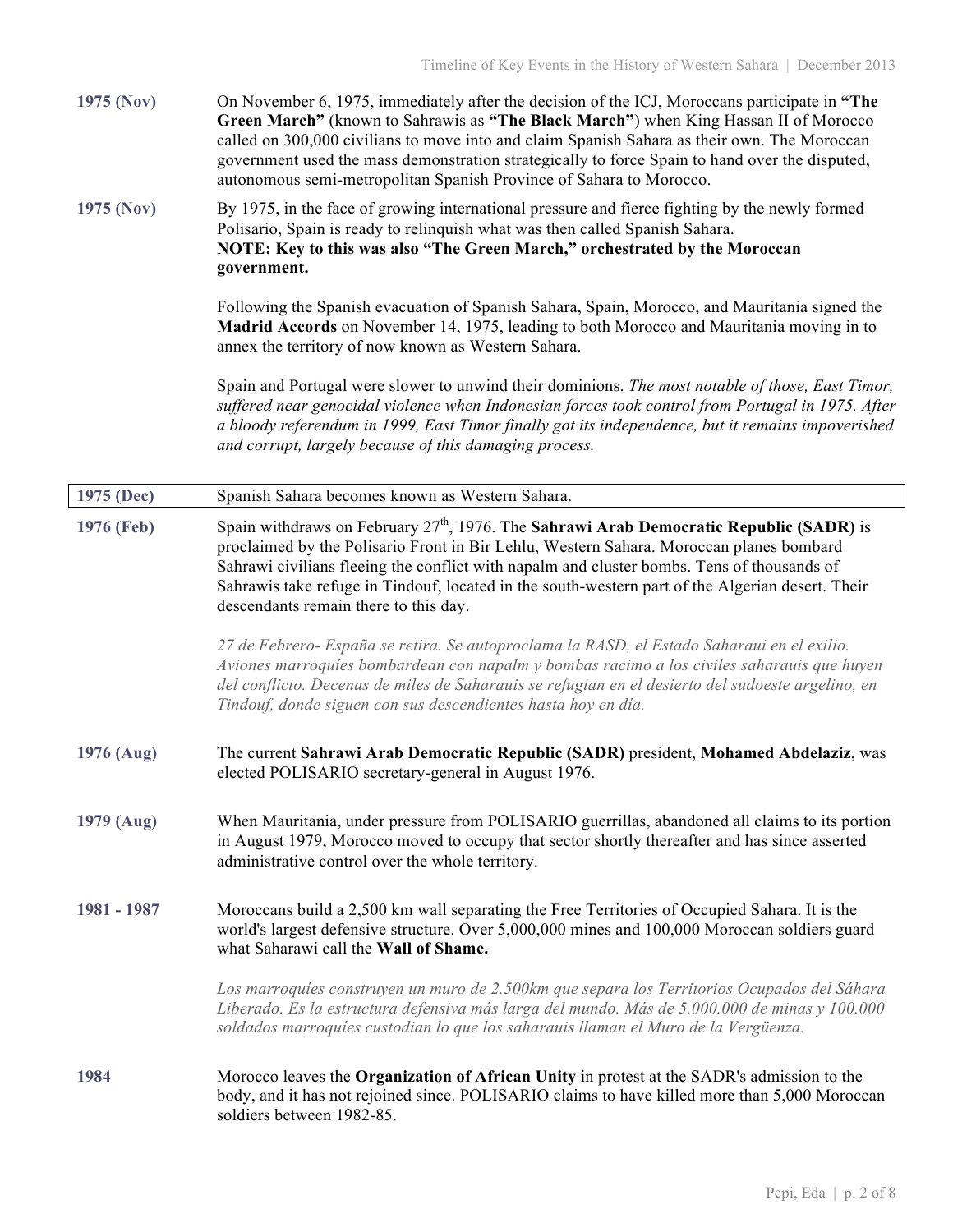| 1988              | Moroccan and POLISARIO representatives agree on the joint OAU-UN Settlement Plan, which<br>envisioned a cease-fire and a transitional period followed by a referendum, which would enable<br>the people of Western Sahara to choose between independence and integration.                                                                                                                                                                                                                                                                                                                                                                                                   |
|-------------------|-----------------------------------------------------------------------------------------------------------------------------------------------------------------------------------------------------------------------------------------------------------------------------------------------------------------------------------------------------------------------------------------------------------------------------------------------------------------------------------------------------------------------------------------------------------------------------------------------------------------------------------------------------------------------------|
| c. 1975 - 1991    | Guerrilla warfare between the POLISARIO and the Moroccan Army: By 1982 POLISARIO<br>had liberated nearly eighty-five percent of their country. More than 300 Sahrawi ARE detained<br>and tortured in secret prisons and denied legal counsel. In the early years of the occupation, several<br>Sahrawi civilian camps were bombed. The survivors were rounded up and forced to take residence<br>in highly militarized areas. Families were denied information as to their relatives' whereabouts or<br>condition and were often subjected to police surveillance. These mass relocations tore apart<br>families and destroyed the Sahrawi's traditional nomadic lifestyle. |
| 1991              | The United Nations Mission for the Referendum in Western Sahara (MINURSO), the United<br>Nations peacekeeping mission in Western Sahara, is established under the United Nations Security<br>Council Resolution 690 as part of the Settlement Plan, which had paved way for a cease-fire in<br>the conflict between Morocco and the Polisario Front over the contested territory of Western<br>Sahara. This settlement included plans for a referendum on self-determination for early 1992.                                                                                                                                                                                |
|                   | Se firma un alto el fuego auspiciado por Naciones Unidas: la MINURSO entra en el Sáhara<br>Occidental para organizar un referéndum de autodeterminación para principios de 1992.                                                                                                                                                                                                                                                                                                                                                                                                                                                                                            |
| 1991 (Jun)        | After the UN brokered cease-fire, the Moroccan government frees 324 former Sahrawi that were<br>initially disappeared.                                                                                                                                                                                                                                                                                                                                                                                                                                                                                                                                                      |
| 1992              | The independence referendum was originally scheduled for 1992, but it does not held due to<br>opposition from Morocco.<br>NOTE: Sources cite conflicts over voter eligibility and note that both sides blamed each<br>other.                                                                                                                                                                                                                                                                                                                                                                                                                                                |
|                   | El referéndum no se celebra debido a la oposición de Marruecos.                                                                                                                                                                                                                                                                                                                                                                                                                                                                                                                                                                                                             |
| 1996 (May)        | The UN suspends the identification process for voter eligibility in a referendum and recalls most<br>MINURSO civilian staff. Military personnel stayed to oversee the truce.                                                                                                                                                                                                                                                                                                                                                                                                                                                                                                |
| 1997              | James Baker mediates in talks between POLISARIO and Morocco in London, Lisbon and<br>Houston.                                                                                                                                                                                                                                                                                                                                                                                                                                                                                                                                                                               |
| 1999 (Sep) - 2004 | The First Sahrawi Intifada<br>The first Sahrawi Intifada was a part of the on-going Western Sahara conflict for independence. It<br>transformed into the Independence Intifada or the Second Intifada in 2005. The main phase<br>lasted from September 1999 to early 2000. The first of successive peaceful uprisings in occupied<br>Western Sahara (1999, 2001, 2005, and 2010) due to the lack of human and economic rights for<br>the Sahrawi people, as well as due to the lack of progress in the referendum process.                                                                                                                                                  |
|                   | Sucesivos levantamientos pacíficos en el Sáhara Occidental ocupado, debido a la inexistencia de<br>derechos humanos y económicos para la población saharaui, y la falta de progreso en el proceso<br>del referéndum.                                                                                                                                                                                                                                                                                                                                                                                                                                                        |
| 2000              | James Baker mediates in talks between Polisario and Morocco in London. Agreements were<br>reached on the release of prisoners of war, a code of conduct for a referendum campaign, UN<br>authority during a transition period - but not on voter eligibility. Further talks were held in Berlin<br>and Geneva in 2000, but again ran into trouble.                                                                                                                                                                                                                                                                                                                          |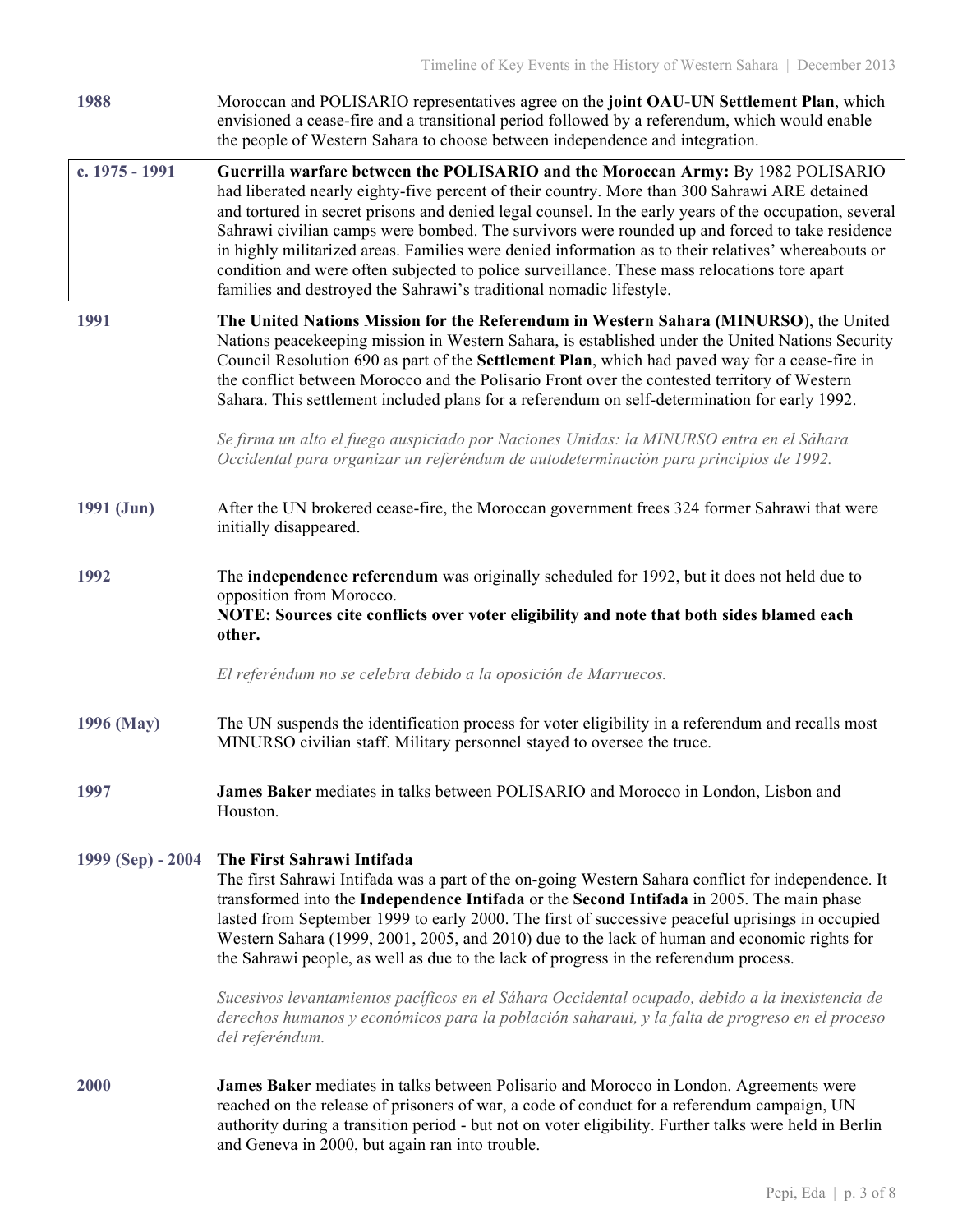| $2000 - 2002$     | In November 1999, Sahrawi political activists, who had been jailed and "disappeared", formed the<br>Truth and Justice Forum, which sought government redress for human rights violations and<br>injustices. A Sahara branch of this group was formed in El Aaiún on August 26th, 2000. The<br>Moroccan government had little tolerance toward the Sahara Branch and, in November 2002,<br>Moroccan courts created legislation to outlaw the organization.                                                                                                                                                                                                                                                                          |
|-------------------|------------------------------------------------------------------------------------------------------------------------------------------------------------------------------------------------------------------------------------------------------------------------------------------------------------------------------------------------------------------------------------------------------------------------------------------------------------------------------------------------------------------------------------------------------------------------------------------------------------------------------------------------------------------------------------------------------------------------------------|
| $2001$ (Jun)      | In a new bid to break the deadlock, James Baker submits a "Framework Agreement," known as<br>the Third Way. It provides for autonomy for Sahrawis under Moroccan sovereignty, a referendum<br>after a four-year transition period, and voting rights for Moroccan settlers resident in Western<br>Sahara for over a year. This formula is rejected by POLISARIO and Algeria.                                                                                                                                                                                                                                                                                                                                                       |
| $2001 - 2006$     | In 2001, Morocco created the Equity and Reconciliation Commission (ERC) to address the<br>many remaining cases of forced disappearance carried out between 1956 and 1999 and to<br>recommend reparations for the victims and their families. The Commission report, published in<br>January 2006, referred only to 36 unresolved Sahrawi cases, while also noting that of those, 23<br>individuals were killed while in prolonged arbitrary detention and 13 were sentenced to death.<br>Many people believe that it has failed to satisfy scores of victims on both sides of the conflict and<br>that their recommendations have not been fully implemented, denying access to justice, truth, and<br>reparation to many victims. |
| <b>2001 (Nov)</b> | King Mohammed VI (son, and as of 1999, successor of King Hassan II) starts a controversial<br>tour of Western Sahara, the first by a Moroccan monarch for a decade.                                                                                                                                                                                                                                                                                                                                                                                                                                                                                                                                                                |
| $2003 - 2004$     | In July 2003, the UN adopts a compromise resolution proposing that Western Sahara become a<br>semi-autonomous region of Morocco for a transition period of up to five years. A referendum<br>would then take place on independence, semi-autonomy or integration with Morocco. This<br>compromise is seen as addressing Moroccan concerns, in a bid to entice it to agree to a<br>referendum. POLISARIO signals its readiness to accept, but Morocco rejects the plan, citing<br>security concerns.                                                                                                                                                                                                                                |
|                   | Envoy James Baker resigns in June 2004 and the UN process remains deadlocked. In August<br>of the same year, Kofi Annan appointed Alvaro de Soto as Special Representative for Western<br>Sahara. Special Representative de Soto left his position in May 2005 and Peter van Walsum of the<br>Netherlands took his place. Van Walsum oversaw four rounds of talks until August 2008.                                                                                                                                                                                                                                                                                                                                               |
|                   | 2005 (May - Nov) The Second Sahrawi Intifada<br>(a.k.a. the Independence Intifada of Sahrawi, the May Intifada, or The El Aaiún Intifada)<br>The "Camp of the Dignity of Gdeim Izik" was later established near El Aaiún, where this intifada<br>began.                                                                                                                                                                                                                                                                                                                                                                                                                                                                            |
| 2006              | The <b>OHCHR</b> conducts a mission to Western Sahara, producing a report confidentially transmitted<br>to Algeria, Morocco, and the POLISARIO. The report, which called for continuous monitoring of<br>the human rights situation in Western Sahara and the refugee camps, was leaked and quoted on<br>several websites and in news articles.                                                                                                                                                                                                                                                                                                                                                                                    |
| 2008 (Mar)        | Talks resume between Morocco and the Polisario Front in March 2008 in New York, with<br>Mauritania and Algeria also attending. They make no progress.                                                                                                                                                                                                                                                                                                                                                                                                                                                                                                                                                                              |
| 2009-2012         | In January 2009, U.S. Ambassador Christopher Ross is appointed as the new Personal Envoy of<br>the Secretary General. From August 2009 to April 2012, Ross conducted nine rounds of informal                                                                                                                                                                                                                                                                                                                                                                                                                                                                                                                                       |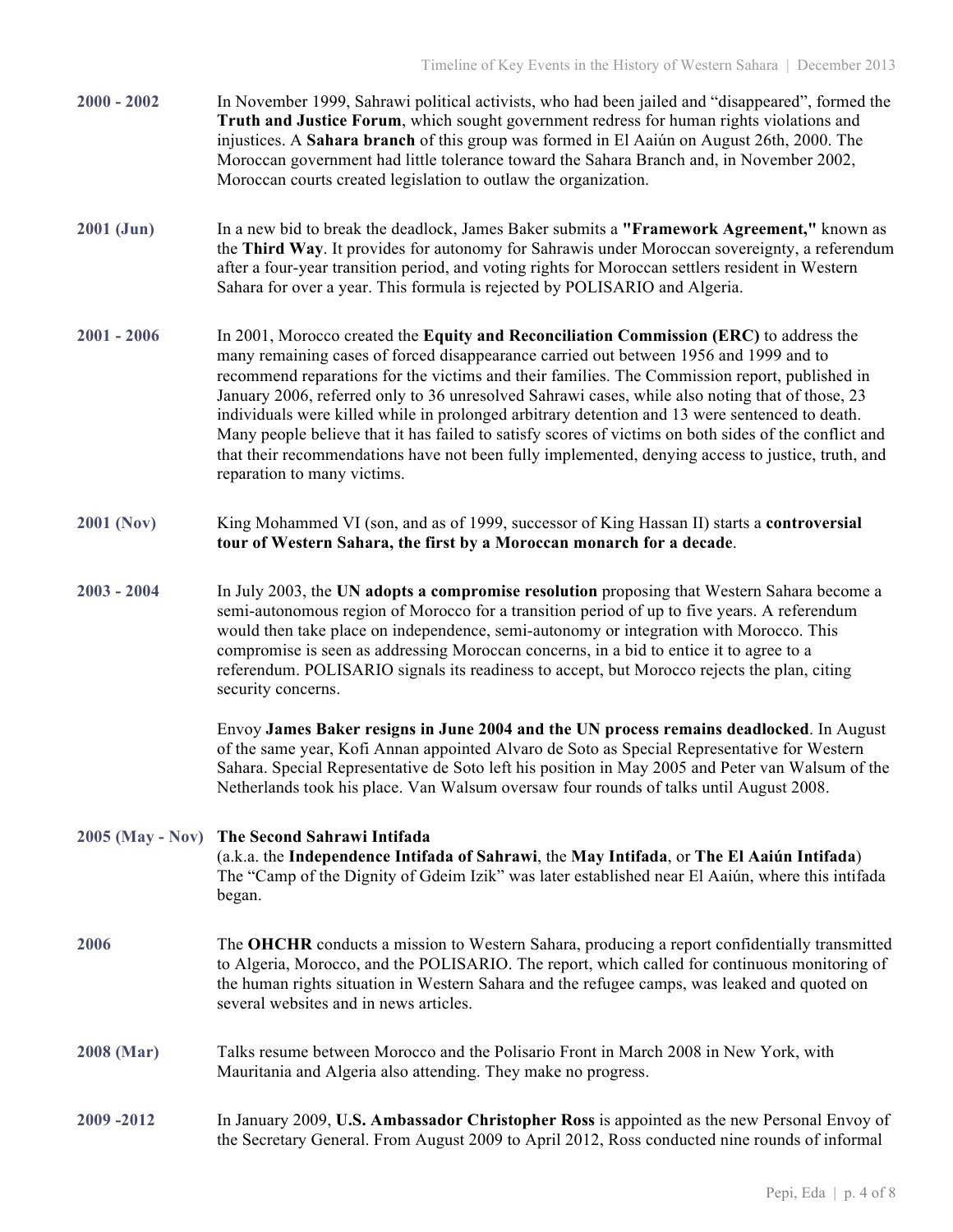talks between Morocco and the POLISARIO, with Algeria and Mauritania attending as observers. The May 2012 Secretary General Report on the Situation concerning Western Sahara raised concerns over a lack of UN access and the undermining of MINURSOs ability to fulfill its mandate as a neutral party. Following the release of the report, Morocco announced the withdrawal of confidence in Christopher Ross. The UN maintained confidence in Ross and in **October 2012 Ambassador Ross was allowed to visit Western Sahara** for the first time since his nomination as Envoy.

**2009 (Aug) WIKILEAKS cable:** In a recently-released cable from the **U.S. charge d'affairs in the U.S. embassy in Morocco, Robert P. Jackson**, he makes the assertion that the independence struggle is essentially an Algerian creation, ignoring decades of popular resistance and longstanding Sahrawi nationalism which pre-dated Algeria's support for the nationalist Polisario Front. He bases this claim on the fact that because the POLISARIO has failed to claim Sahrawi-populated parts of southern Morocco as part of the Western Sahara state, this somehow proves that the struggle is "less nationalist than geopolitical, linked to the much older dispute between Algeria and Morocco, and hardly boosts the case for an independent state."

- **2009 (Oct)** On October 8, 2009, seven Sahrawi human rights activists returning from a visit to the Sahrawi refugee camps in Algeria are arrested by Moroccan police in Casablanca. The *Casablanca Group*, as they later became known, publicly criticized the government of Morocco and King Mohammed VI in a press conference that aired on Algerian television. They were referred to a military court and charged with harming external state security and treason. Four of the activists were released on humanitarian grounds and the remaining three were granted royal pardons in April 2011. The case was then referred to a civilian court in Casablanca, where two trials ensued, one on October 15, 2010, and the second on November 5, 2010. The group is currently on provisional release, pending a final decision. Among the group are three well-known human rights defenders: Ali Salem Tamek, vice-president of CODESA; Brahim Dahan, President of the ASVDH; and Degja Lachagar.
- **2009 (Nov)** Western Sahara activist, **Amintou Haidar** -- campaigner for indigenous Sahrawi rights -- goes on **hunger strike** at the Lanzarote airport in Spain after being expelled from her home country by Moroccan authorities over her refusal to accept Moroccan nationality.

After participating in a peaceful demonstration in 1987, Haidar was arbitrarily detained and held incommunicado for four years. During this time, Haidar was tied to a wooden plank with her head down and repeatedly kicked; she had chemical-soaked cloths forced in her mouth and received electric shocks all over her body. Throughout the entire period of her detention, Haidar was kept blindfolded and held in solitary confinement. After her release from prison, Haidar faced repression from Moroccan authorities. On June 17, 2005, during a nonviolent demonstration in El Aaiún, Moroccan police beat Haidar, broke three of her ribs, caused a head wound that required 12 stitches, followed her to the hospital where she was treated for her injuries and arrested her. She was then detained for seven months in El Aaiún's Black Prison

*Amintou Haidar: With the hunger strike that occurred in Lanzarote airport in 2009, I wanted to demonstrate that international law, individual and collective rights of the persons, and dignity, are above economic and political interests. It was a victory for my people, which gave the Saharawi cause the focused attention of international media. … That victory strengthened us, and in less than a year we were able to organize the Camp of the Dignity of Gdeim Izik.*

*AMINATOU HAIDAR: Con la huelga de hambre que realicé en el aeropuerto de Lanzarote en el 2009 yo quería demostrar que la legalidad internacional, los derechos individuales y colectivos de las personas, y su dignidad, están por encima de los intereses económicos y políticos. Fue una victoria para mi pueblo: aquellos días la causa saharaui centró la atención mediática*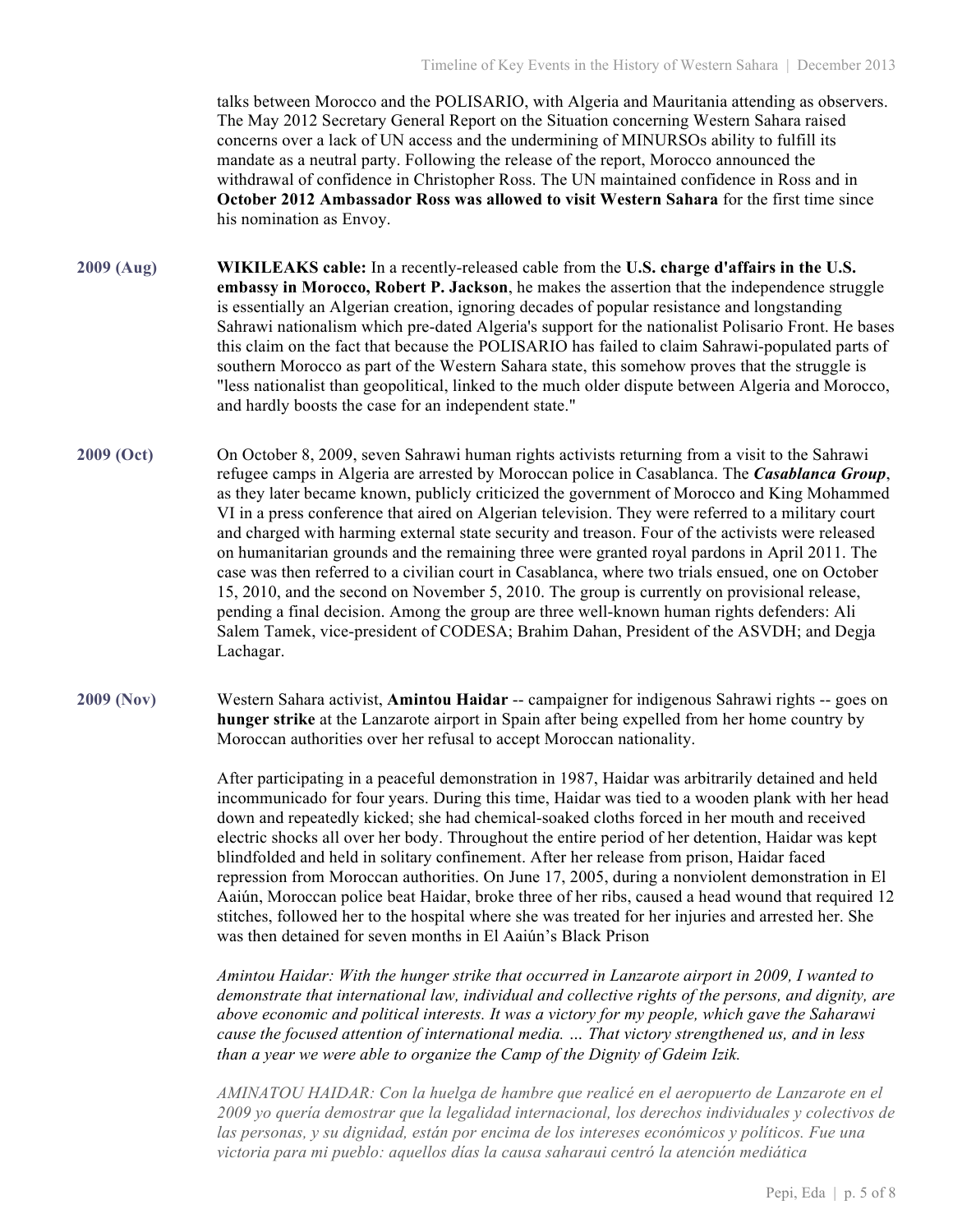*internacional. … Esa victoria nos fortaleció, y en menos de un año fuimos capaces de organizar el Campamento de la Dignidad de Gdeim Izik.*

- **2010 (Apr)** A bipartisan majority of the US Senate goes on record calling on the United States to endorse Morocco's illegal annexation of Western Sahara.
- **2010 (Oct/Nov)** The protest tent city, "Camp of the Dignity of Gdeim Izik," grows outside the city of El Aaiún. (**NOTE: El Aaiún is where the 2005 Intifada began.)** Several people are killed in violent clashes between Moroccan security forces and protesters shortly before UN-mediated talks on the future of the territory were due to open in New York. It is considered a prelude to the Arab Springs. On November  $8<sup>th</sup>$ , 2010 the Camp was violently evacuated by Moroccan security forces causing fatalities. **NOTE: 24 Sahrawis were arrested and convicted in February 2013 with sentences ranging from 20 years in prison to life imprisonment.**

The Saharawi people still awaits and hopes of being able to vote to decide on its future. Many voices clamor for return to arms; they feel betrayed by the UN, Spain, USA, France and the rest of the European Union.

*Crece el Campamento de la Dignidad de Gdeim Izik a las afueras de El Aaiún: es considerado el preludio de las Primaveras Árabes. Es desalojado violentamente por parte de las fuerzas de seguridad marroquíes causando víctimas mortales. … El Pueblo Saharaui sigue esperando poder votar para decidir sobre su futuro. Muchas voces claman por la vuelta a las armas: se sienten traicionados por la ONU, España, EEUU, Francia y el resto de la Unión Europea.*

- **2011 (May)** May 4th is a landmark in Western Sahara history: More than 6,000 Sahrawis protested peacefully demanding the right to self determination and independence.
- **2012 (Aug)** During the **Robert F. Kennedy Center's visit**, the delegation receives hundreds of testimonies from Sahrawi men and women victims of human rights violations at the hands of Moroccan authorities – reproduced anonymously in their report.
- **2013 (Feb) UN Special Rapporteur on Torture, Juan Méndez's final report** on his visit to Morocco and Western Sahara states: "torture and ill-treatment were used to extract confessions and that protestors were subjected to excessive use of force … and that members of the Sahrawi population are specifically, but not exclusively victims of such violations."
- **2013 (Apr)** The **US backs calls for the UN to monitor human rights in the territory**, prompting another rift with Morocco. The US redeployed forces intended for joint military exercises in Morocco in April 2013 after Morocco cancelled them.

In spite of all the evidence of human rights violations, the UN Security Council has **extended MINURSO's mandate more than 20 times, but has not approved a human rights mandate** for MINURSO.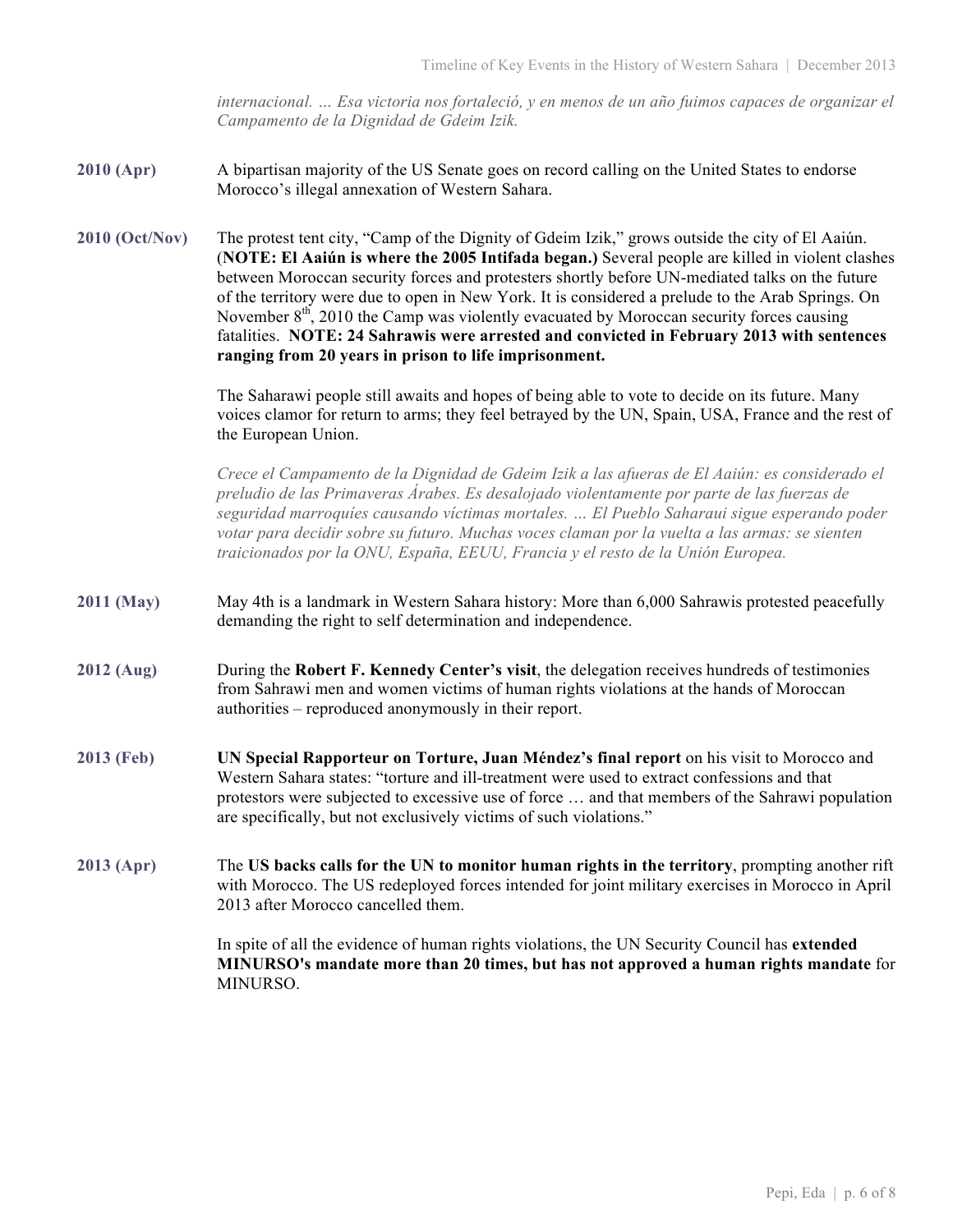## **References**

- Amnesty International. 2009. "No More Half Measures: Addressing Enforced Disappearances in Morocco and Western Sahara." Accessed on 17 January 2014: http://www.amnesty.org/en/library/asset/MDE29/005/2009/en/cea70b17-d191-4f75-ad1c-17587adcc35a/mde290052009en.pdf
- BBC. 2014 (January 7). "Western Sahara Profile." Accessed on 17 January 2014: http://www.bbc.co.uk/news/world-africa-14115273
- ---- . 2013 (October 26). "Morocco Profile." Accessed on 17 January 2014: http://www.bbc.co.uk/news/world-africa-14123260
- Marting Beristain, Carlos and Heloise Gonzalez Hidalgo, Heloise. 2012. " The Oasis of Memory." Accessed 17 January 2014: http://publicaciones.hegoa.ehu.es/publications/284
- Gimeno, Santiago. 2013. "Situación de los derechos civiles y políticos en el Sáhara Occidental: de 1999 a la actualidad. *Cuadernos de Cultura de Paz* No.3: Fundación Seminario de Investigación para la Paz.
- Human Rights Watch. 2013 (June 21). "Morocco/Western Sahara: Dubious Confessions, Tainted Trials." Accessed on 17 January 2014: http://www.hrw.org/news/2013/06/21/moroccowestern-sahara-dubious-confessions-tainted-trials
- Robert F. Kennedy Center for Justice & Human Rights. 2013. "Nowhere to Turn: The Consequences of the Failure to Monitor Human Rights Violations in Western Sahara and Tindouf Refugee Camps." Accessed on 17 January 2014:

http://rfkcenter.org/images/attachments/article/1884/NowhereToTurnLoRes.pdf

- Zunes, Stephen. 2013 (December 22). "Obama Ignores Morocco's Illegal Occupation and Human Rights Abuses." Huffington Post. Accessed 17 January 2014: http://www.huffingtonpost.com/stephen-zunes/obama-ignores-moroccos-il\_b\_4486108.html
- ---- . 2013 (June). "War, Nationalism, & Conflict Irresolution." Accessed 17 January 2014: http://publicaciones.hegoa.ehu.es/publications/284
- ---- . 2013 (June 3). "The Last Colony: Beyond Dominant Narratives on the Western Sahara Roundtable." Accessed 17 January 2014: http://stephenzunes.org/2013/06/03/the-last-colony-beyond-dominant-narratives-on-the-western-sahararoundtable/
- ---- . 2012 (August 2). "The Reality of Western Sahara." Accessed 17 January 2014: http://stephenzunes.org/2012/08/02/the-reality-of-western-sahara/
- ---- . 2012 (July 25). "Divesting from all Occupations." Accessed 17 January 2014: http://stephenzunes.org/2012/07/25/divesting-from-all-occupations/
- ---- . 2010 (December 7). "WikiLeaks Cables on Western Sahara Show Role of Ideology in State Department." Accessed 17 January 2014: http://stephenzunes.org/2010/12/07/wikileaks-cables-on-western-sahara-show-role-of-ideology-in-statedepartment/
- ---- . 2010 (November 17). "Upsurge in repression challenges nonviolent resistance in Western Sahara." Accessed 17 January 2014: http://stephenzunes.org/2010/11/17/upsurge-in-repression-challenges-nonviolent-resistance-in-western-sahara/
- ---- . 2010 (November 15). "Interview: Zunes on Western Sahara." Accessed 17 January 2014: http://stephenzunes.org/2010/11/15/interview-zunes-on-western-sahara/